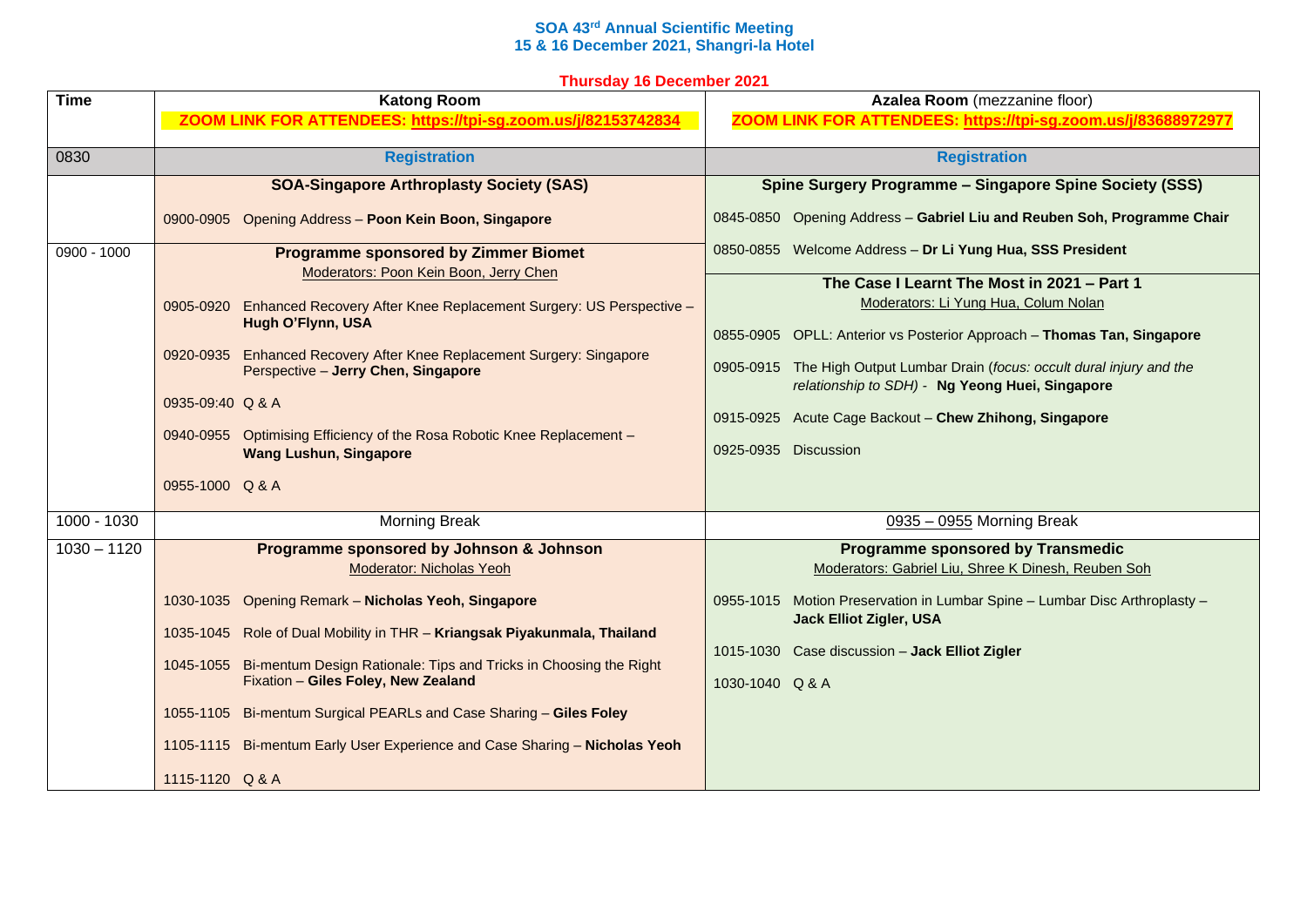|               |                                                                                                         | The Case I Learnt The Most in 2021 - Part 2<br>Moderators: Jacob Oh, Wu Pang Hung, John Ruiz<br>1040-1050 Kasper Pin Out and Loss of Cervical Neuromoniting Signal: A Nightmare<br>Scenario - Jonathan Tan, Singapore<br>1050-1100 Spinal Deformity Post Decompressive Laminectomy (focus: revision<br>surgery post decompressive laminectomy) - Ang Chay You, Singapore<br>1100-1110 Pseudomeningocele Following Incidental Durotomy: What is the Ideal<br>Mmanagement?- Tamara Soh / Wayne Yap, Singapore<br>1110-1120 Discussion |
|---------------|---------------------------------------------------------------------------------------------------------|-------------------------------------------------------------------------------------------------------------------------------------------------------------------------------------------------------------------------------------------------------------------------------------------------------------------------------------------------------------------------------------------------------------------------------------------------------------------------------------------------------------------------------------|
|               |                                                                                                         |                                                                                                                                                                                                                                                                                                                                                                                                                                                                                                                                     |
| 1120 - 1215   | <b>Programme sponsored by Stryker</b><br><b>Moderator: Siow Wei Ming</b>                                | The Case I Learnt The Most in 2021 - Part 3<br>Moderators: Naresh Kumar, Shree K Dinesh, Reuben Soh                                                                                                                                                                                                                                                                                                                                                                                                                                 |
|               | 1120-1150 My Experience with MAKO Robotic Hip 4.0 and Dual Mobility -<br><b>Geoffrey Westrich, USA</b>  | 1120-1130 Proximal Construct in Long Thoracolumbar Fixation (focus: proximal<br>junctional failure - Ou Yang Youheng, Singapore                                                                                                                                                                                                                                                                                                                                                                                                     |
|               | 1150-1205 Clinical Experience with Asian Patients in Dual Mobility -<br><b>Lewis PK Chan, Hong Kong</b> | 1130-1140 Which Lesions to Operate On? - Ling Ji Min, Singapore                                                                                                                                                                                                                                                                                                                                                                                                                                                                     |
|               | 1205-1215 Q & A                                                                                         | 1140-1150 Insidious Infection in Spine Leading to a 2 Levels Thoracic<br>Corpectomy - Wu Pang Hung, Singapore                                                                                                                                                                                                                                                                                                                                                                                                                       |
| $1215 - 1315$ | Lunch                                                                                                   | 1150-1200 A Series of Unfortunate Events: Coronal and Sagittal Plane Deformity<br>Surgery - John Ruiz, Singapore                                                                                                                                                                                                                                                                                                                                                                                                                    |
| 1330 - 1430   | <b>Programme sponsored by Smith &amp; Nephew</b><br>Moderator: Poon Kein Boon                           | 1200-1210 Discussion                                                                                                                                                                                                                                                                                                                                                                                                                                                                                                                |
|               | 1330-1345 Enhanced Recovery in THR - Pang Hee Nee, Singapore                                            | <b>Programme sponsored by NuVasive</b><br>Moderators: Gabriel Liu, John Chen, Colum Nolan                                                                                                                                                                                                                                                                                                                                                                                                                                           |
|               | Direct Anterior Approach and OR30 Dual Mobility - Pang Hee Nee<br>1345-1400                             | 1210-1230 Single Posterior Surgery - John Choi, Australia                                                                                                                                                                                                                                                                                                                                                                                                                                                                           |
|               | 1400-1405 Oxinium Technology (video)                                                                    | 1230-1245 Case presentation - John Choi                                                                                                                                                                                                                                                                                                                                                                                                                                                                                             |
|               | 1405-1425 TKR Alignment in CORI Robotic Surgery - Pang Hee Nee                                          | 1245-1255 Q & A                                                                                                                                                                                                                                                                                                                                                                                                                                                                                                                     |
|               | Q & A<br>1425-1430                                                                                      |                                                                                                                                                                                                                                                                                                                                                                                                                                                                                                                                     |
|               |                                                                                                         | 1255 -1330 Lunch (for AM session)                                                                                                                                                                                                                                                                                                                                                                                                                                                                                                   |